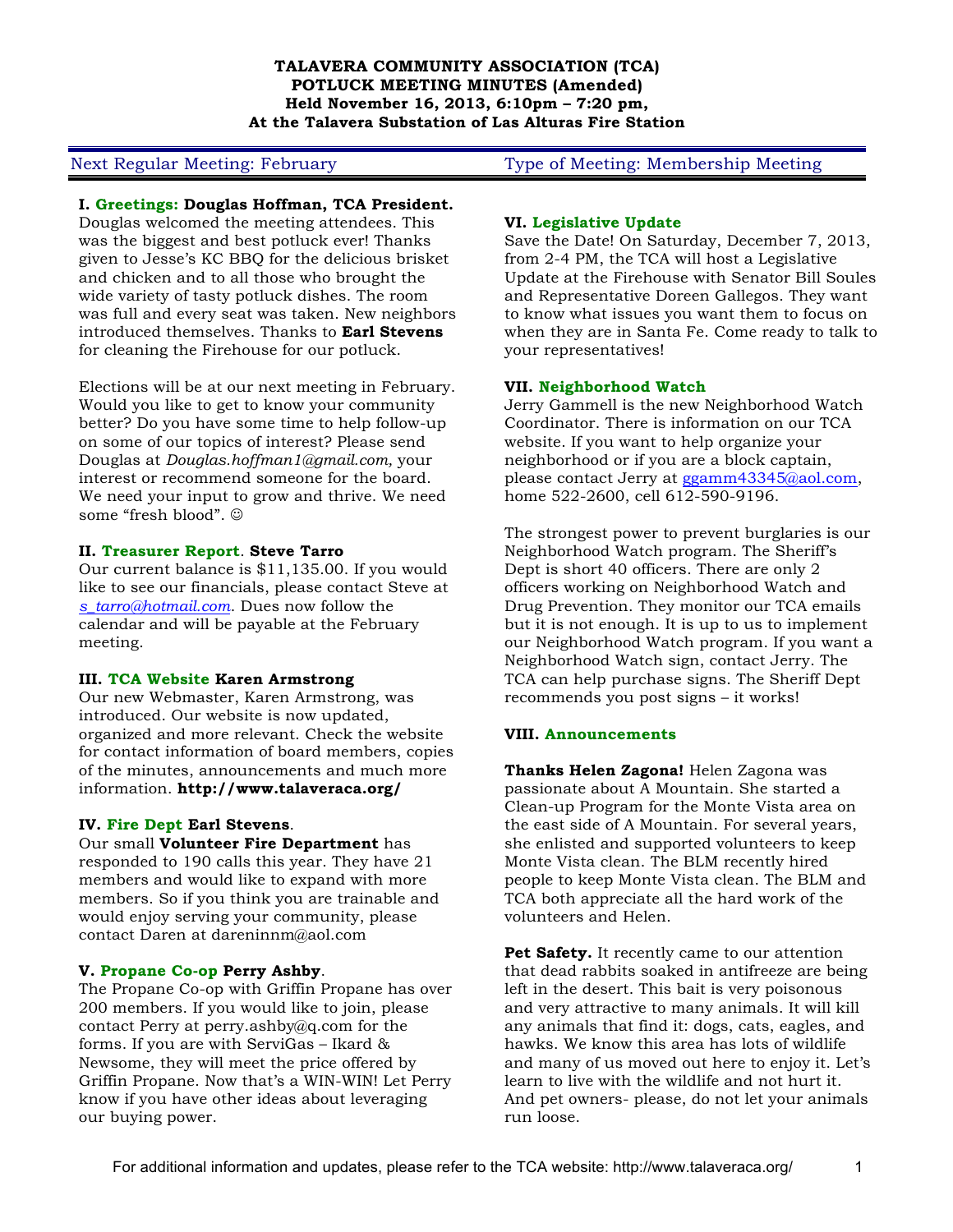**Illegal Dumping.** Any dumping of trash or furniture is illegal. Some one has been dumping large items off Achenbach. If you see someone dumping, please call 911, and let's keep our area clean.

**Lights at Night.** As we continue to grow and add more houses, we ask you to remember the Dark Sky Ordinance. (You can find it on our TCA website.) If lights are on at night, they must shine down and be shielded. Your neighbors should not be able to see your lights. Of course, the best action is to turn your lights off when you go to bed. If you must have them on, please use a timer or motion detector.

**Talavera Hiking Group** David Soules is offering to lead some hikes into the Organs. Further information will be posted on our TCA website.

# **IX. Community Announcements**

**Talavera Sign.** Yeah! We have lights again. These are mounted to the sign so we are hoping they won't be stolen.

**Stop Sign for your Road?** Several residents asked if they could get Stop signs installed where their road intersects Soledad Canyon. If you would like more information, please contact Douglas at *Douglas.hoffman1@gmail.com.*

**Soledad Walking Path.** Interest was expressed for a walking/biking path along Soledad Canyon Road. If you support this project, please contact Douglas. If there is enough interest, we may be able to work with the county to install a path.

**Invite to Meetings?** Now that Karen is not our Commissioner, residents asked if our new Commissioner will come to our meetings. We can invite him and encourage him to attend. There was also a request for the Sheriff or a representative from the Sheriff Office to attend.

# **X. Organ Mountains-Desert Peaks Monument**

Our guest speakers were the Friends of the Organ Mountains-Desert Peaks Monument (OMDP) and Peter Ibarbo of Congressman Pearce' office. It was a great discussion and many questions were answered. Approximately 600,000 acres are being considered as the OMDP Monument. This would protect the Organ Mountains and several other areas rich with historical, cultural, and recreational sites. Congressman Pearce introduced HR 995 as a compromise of only 58,000 acres be protected.

The land is currently being managed by the BLM, state and federal offices. It allows hunting, fishing, ranching, hiking, off-road vehicles in designated areas, and Border Patrol access for security. Both propositions would continue these activities.

Both groups stated their proposition would prevent new mines or drilling, prevent the extraction or fracking of resources, and prevent the sale of the land.

It appears these are the biggest differences:

- 1. **The amount of land protected**. About 241,000 acres are already protected. Senator Pearce's proposal protects only 58,000. The Monument proposed protecting over 600,000 acres.
- 2. **Process**. The Monument status is declared by the President. The Congressman's proposition, Bill HR995 is approved and voted on by Congress.
- 3. **Access**. Currently ranchers are allowed to install locked gates to prevent access through land they are leasing. Monument status would maintain open access to all.
- 4. **Popular Opinion**. Peter stated some constituents called Congressman Pearce saying they do not want the Monument status pursued. A poll of our meeting attendees showed only one resident and Peter opposed Monument status. We asked Peter to notify Congressman Pearce of the overwhelming support from our attendees.

**Friends of the OMDP Monument.** Represented by Lucas Herndon, Executive Director and David Soules. They are a grassroots 501(c)(3) nonprofit organization supporting the National Monument status. For more information, call 575-323-1423, visit their website at

http://www.organmtnfriends.org or email info@organmtnfriends.org.

**Congressman Pearce.** Represented by Peter Ibarbo. For more information, contact Las Cruces office 855-473-2723, or visit his website at http://pearce.house.gov.

# **XI. TCA Extras**

Your feedback is appreciated to help make our newsletters useful to you and inclusive of the latest community events. If you have suggestions on how to improve the newsletter, community news items, or you would like to write an article, please contact Douglas